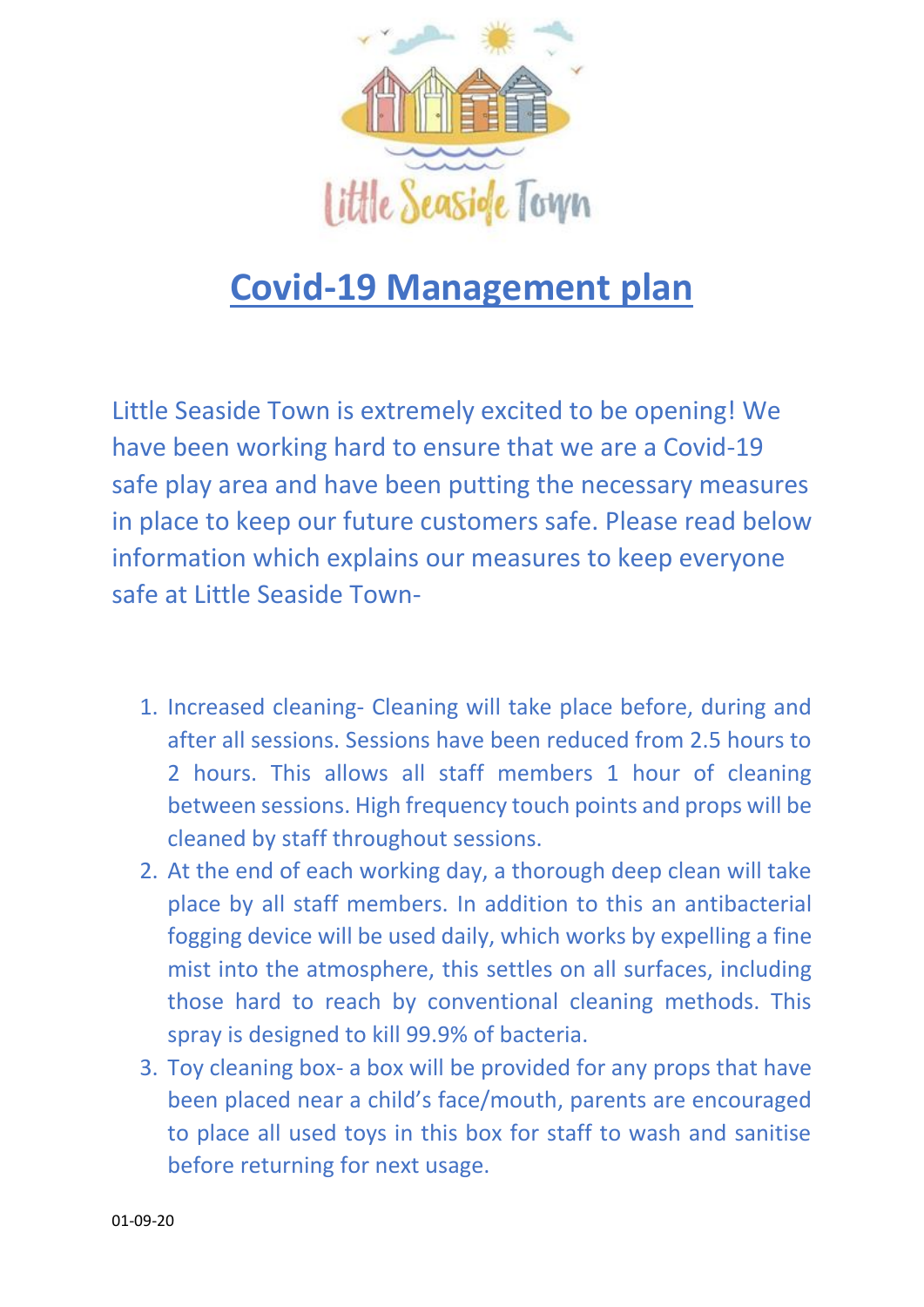- 4. Upon opening, the number of props will be reduced. Props will be rotated after thorough cleaning. We have purchased props in duplicate to assist with our cleaning schedule.
- 5. Reduced capacity in play sessions- our sessions have been reduced by more than 50% and adult capacity will also be taken into account to aid social distancing.
- 6. Play sessions will need to be booked in advance by using our user-friendly online booking calendar.
- 7. Social distance markers will be in place and displayed around the centre.
- 8. Café- tables have been spaced and the menu reduced for our opening period.
- 9. All adults must wear face coverings whilst in the play area. Face coverings can be removed whilst food and drink are being consumed within the cafe. We ask that adults wear their masks whilst ordering food from our café.
- 10. Staff uniform- staff will be wearing clean uniform every day, PPE to be worn when handling cleaning products, staff to wear face shields at all times whilst working.
- 11. Hand washing and sanitising. All customers will be expected to use our hand sanitiser on arrival and frequently during their visit. Customers are invited to use their own hand sanitisers in the case of skin sensitivity; however, this must be witnessed by a staff member to gain entry. Information on effective hand washing will be clearly displayed within bathrooms.
- 12. We ask that parents assist with social distancing by closely supervising their own children and encouraging them to keep their distance from others that are not within their social bubble.
- 13. We will encourage parents to use sets that are less busy to avoid overcrowding and suggest no more than 4 persons within a set, and no more than 2 households maintaining 1-2metres